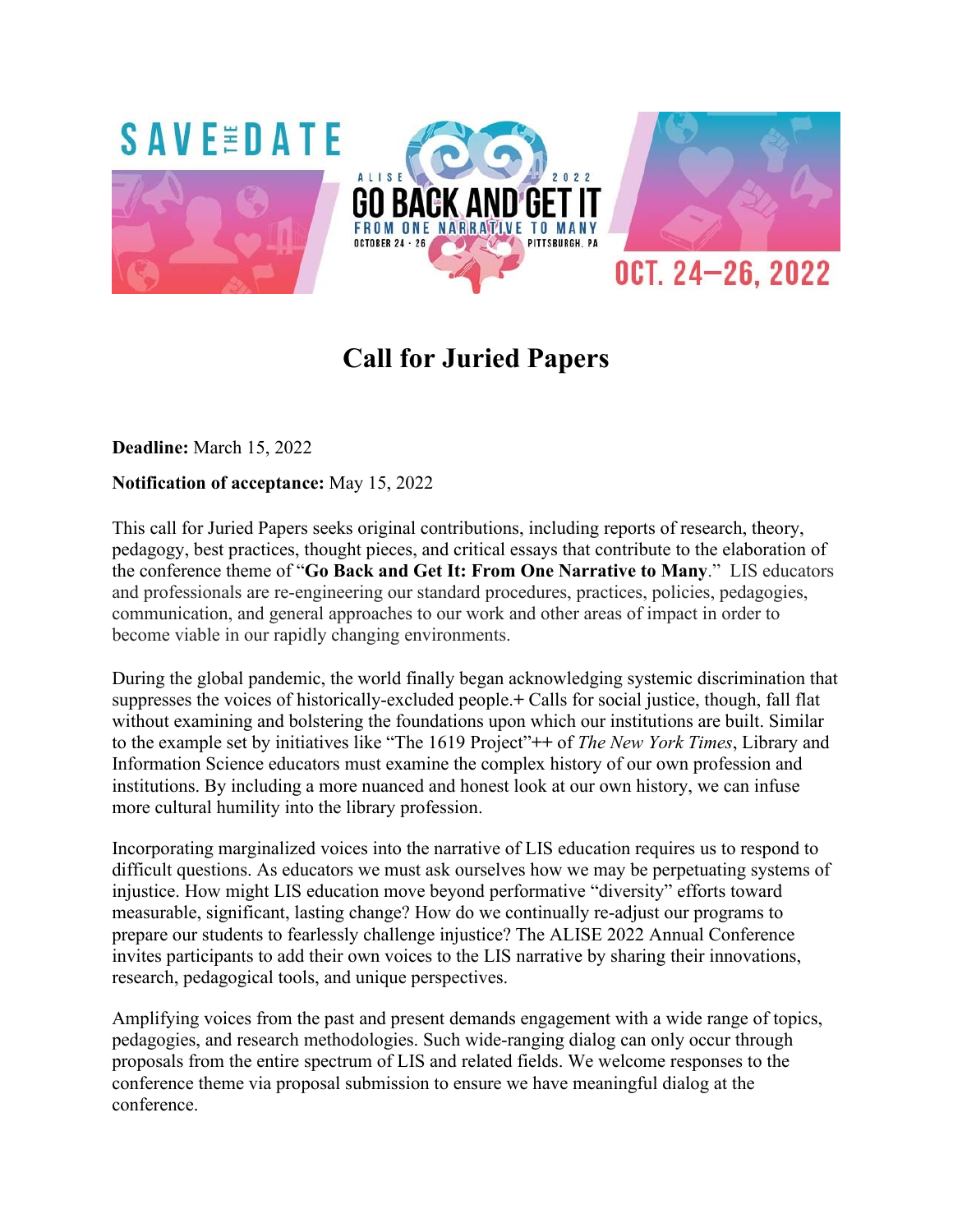### **Submission Requirements and Instructions:**

All submissions must be entered via the ALISE 2022 submission system, EasyChair.

EasyChair Submission Site:<https://easychair.org/conferences/?conf=alise2022>

Select the appropriate track: Juried Papers

### **Proposal Submission Guidelines:**

- Length: The Juried Paper should be 2000-2500 words in length, excluding references.
- Any tables, figures, or other graphics should be embedded in the document.
- Keywords: Authors should provide two types of keywords.
	- (1) ALISE Research Taxonomy Topics: Authors should assign 3-5 keywords from the ALISE Research Taxonomy [\(https://www.alise.org/research-taxonomy-\)](https://www.alise.org/research-taxonomy-)
	- (2) Author Keywords: Authors should choose appropriate keywords (3-5 keywords) for their papers. Do not replicate keywords that were already listed from the ALISE Research Taxonomy.
- Peer Review: The Juried Papers will undergo a double-blind peer review. Please remove all identifying information from the paper and abstract. Accepted paper-writers will be given an opportunity to submit final drafts of their proposals with identifying information.

# **Conference Fee Waiver Policy**

All participants who attend any events of an ALISE Annual Conference must pay the appropriate registration fees.

# **Photo and Video Release:**

Registration, attendance at, or participation in, ALISE meetings and other activities constitutes an agreement by the registrant to the use and distribution (both now and in the future) of the registrant or attendee's image or voice in recordings, both live and on-demand, photographs, video, electronic reproductions, and audio of such events and activities by ALISE. ALISE has the right to record content delivered at its annual conference and to use the recordings in future content, programs, or materials. Attendee's registration may include technology that monitors their activities throughout the meeting, such as session attendance and exhibit booths visited.

# **ALISE Conference Proceedings:**

By submitting your paper, you agree to publish the submission, if accepted, in the ALISE Conference Proceedings, housed in the online repository IDEALS [\(https://www.ideals.illinois.edu/\)](https://www.ideals.illinois.edu/). Authors will retain the rights to their published work. Failure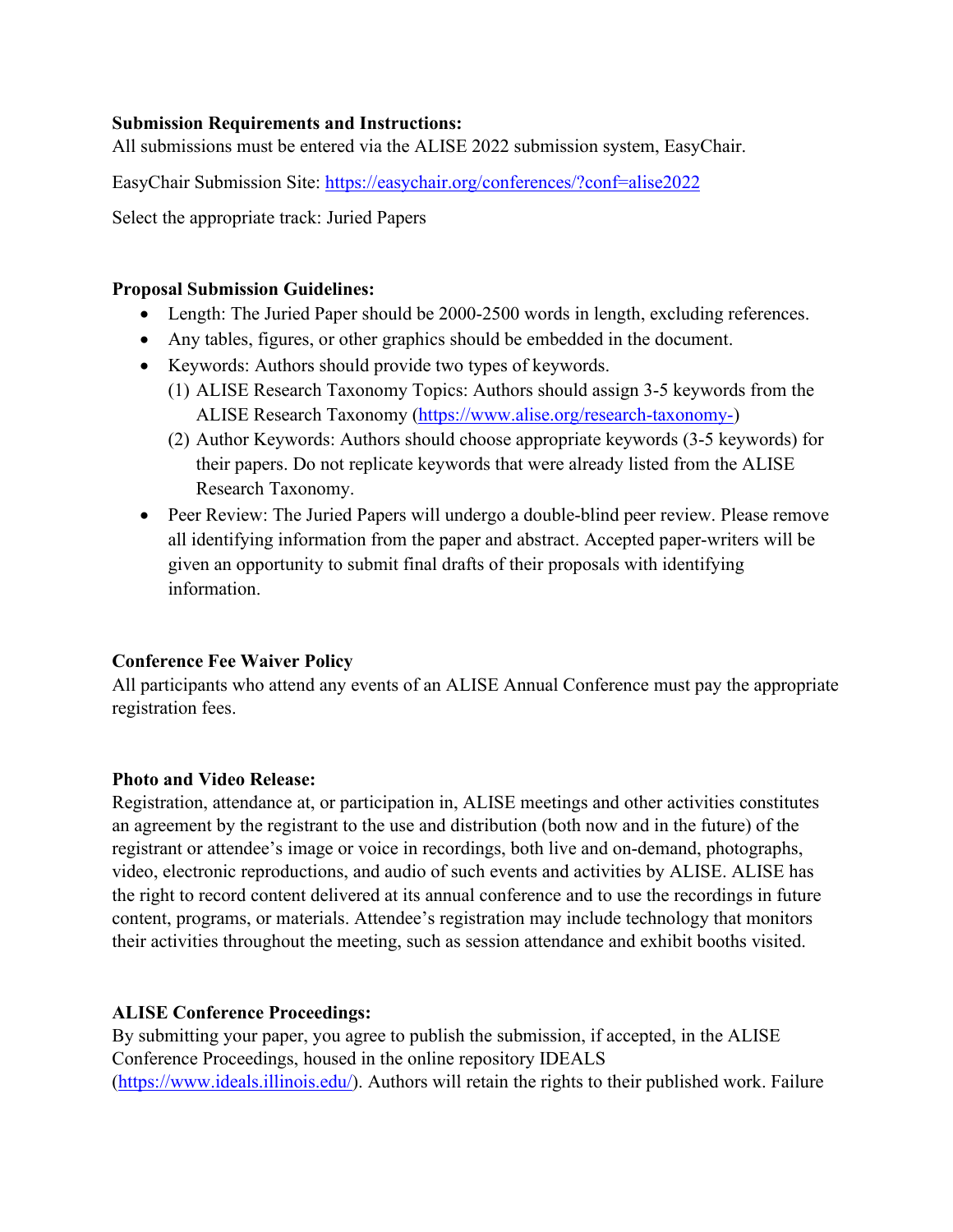to comply with the proceedings deadlines will result in the removal of the submission from the ALISE Conference Proceedings.

# **Presentation at the ALISE 2022 Annual Conference:**

Authors whose proposals/papers/posters/panels are accepted are required to register for (fees apply), attend, and present their work at the ALISE 2022 Annual Conference. Failure to do so will result in the removal of the papers/posters/panels from the conference schedule, the program, and the proceedings. Should the event be converted to a virtual conference, the same presentation policy applies.

Conference presentation dates and times will be published online and in the conference program.

# **Evaluation Criteria:**

Abstracts will be evaluated by the Juried Paper Committee according to the following criteria:

- 1. Connection to the conference theme
- 2. Relevance to current and emerging issues in LIS education
- 3. Originality of ideas
- 4. Potential impact/significance
- 5. Select references to relevant literature
- 6. Overall quality of writing

# **Questions:**

Please direct questions regarding the 2022 ALISE Juried Papers co-chairs:

Michele [Cloonan,](mailto:michele.cloonan@simmons.edu) Simmons University [Xiaohua](mailto:xzhu12@utk.edu) Awa Zhu, University of Tennessee, Knoxville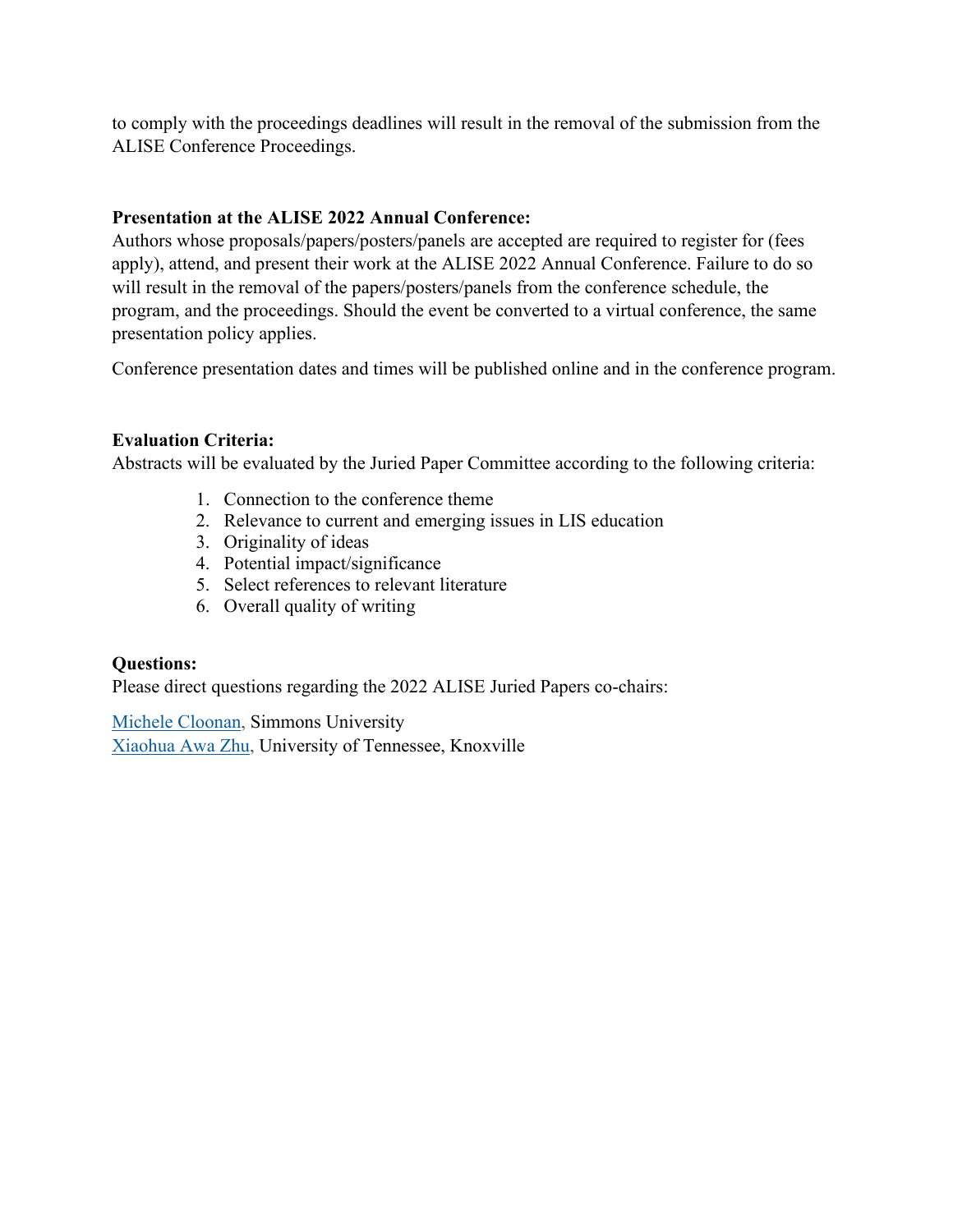# **Title of your Paper**

FirstName LastName<sup>a</sup> and FirstName LastName<sup>b</sup> <sup>a</sup>Affiliation, Country (Please spell out affiliation and abbreviate country) <sup>b</sup>Affiliation, Country (Please spell out affiliation and abbreviate country) email@email.edu, email@email.edu

### **ABSTRACT**

This sample paper describes the formatting requirements for ALISE conference proceedings. Please review this document for the formatting details which are intended to provide a consistent format for our Proceedings. The abstract should be no more than 150 words.

### **ALISE RESEARCH TAXONOMY TOPICS**

topic1; topic2; topic3; topic4; topic5.

#### **AUTHOR KEYWORDS**

keyword1; keyword2; keyword3; keyword4; keyword5.

### **SECTION 1**

This is your text. Papers should be 2000-2500 words in length excluding references. Any tables, figures, or other graphics should be embedded in the document.

#### **SECTION 2**

This is your text.